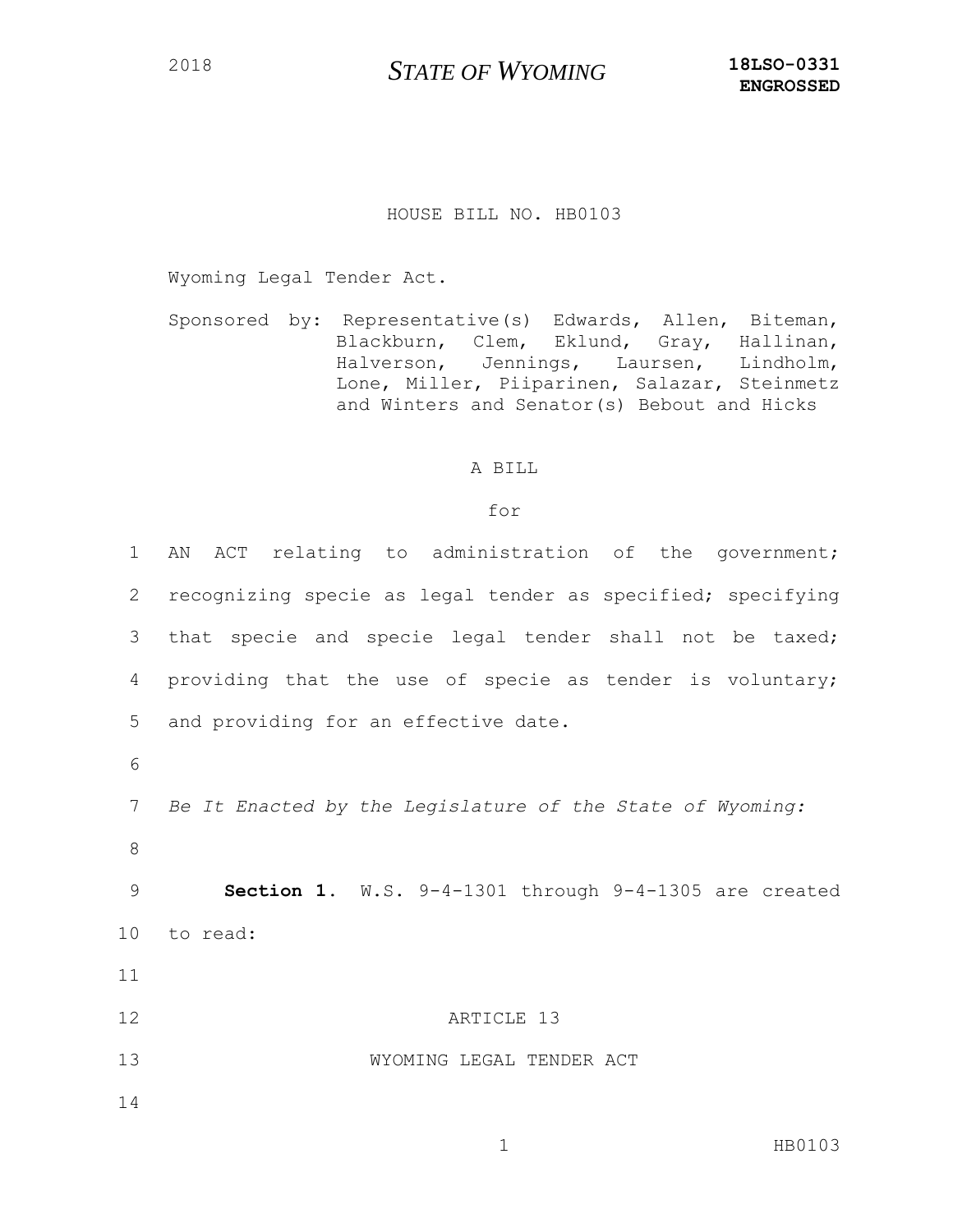**9-4-1301. Short title.** This article shall be known and may be cited as the "Wyoming Legal Tender Act." **9-4-1302. Definitions.** (a) As used in this article: (i) "Legal tender" means a recognized medium of exchange for the payment of debts and taxes; (ii) "Specie" means: (A) Coin having gold or silver content; or (B) Refined gold or silver bullion which is coined, stamped or imprinted with its weight and purity and valued primarily based on its metal content and not its form. **9-4-1303. Specie legal tender.**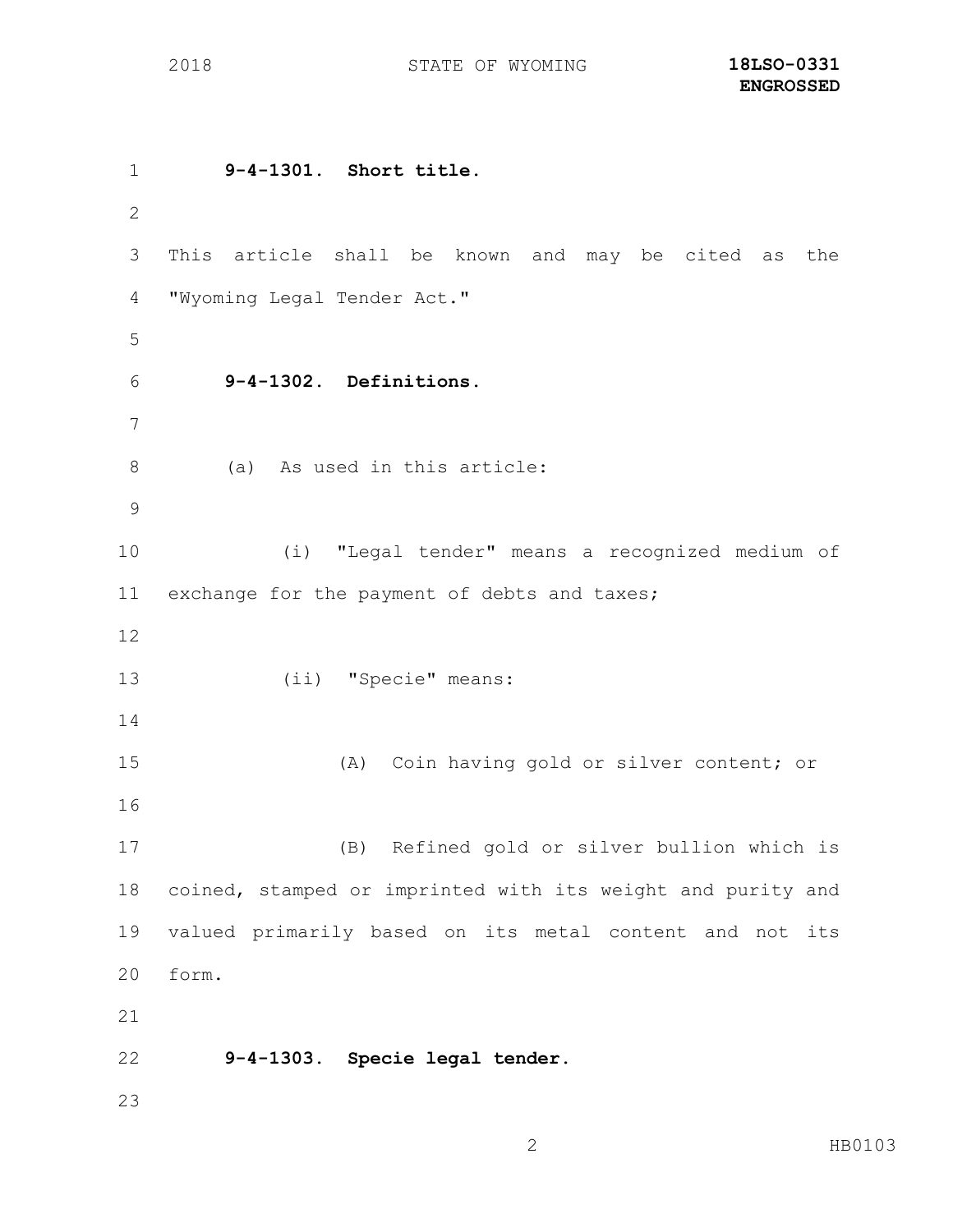(a) Specie legal tender in Wyoming shall consist of: (i) Specie coin issued by the United States government at any time; (ii) Specie coin issued by any foreign 7 government at any time; (iii) Any other specie that a federal court of competent jurisdiction, by final and unappealable order, rules to be within state authority to make or designate as legal tender. No court of the state of Wyoming shall be deemed to be a court of competent jurisdiction for purposes of this paragraph. **9-4-1304. Taxation issues related specie and specie legal tender.** (a) No specie or specie legal tender shall be characterized as personal property for the purposes of property taxation.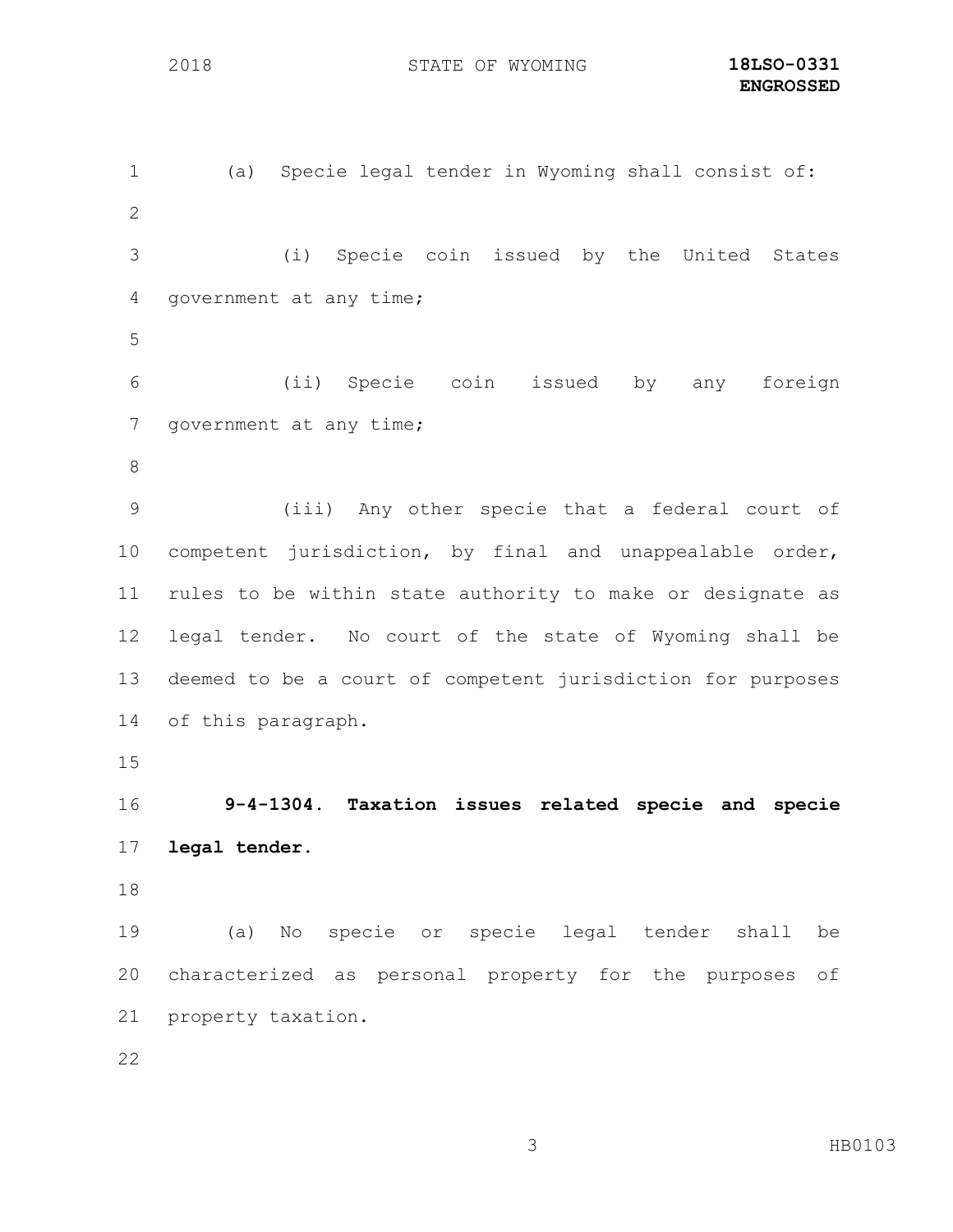(b) The exchange of one (1) type or form of legal tender for another type or form of legal tender shall not give rise to any tax liability of any kind. (c) The purchase, sale or exchange of any type or form of specie or specie legal tender shall not give rise to any tax liability of any kind. **9-4-1305. Voluntary use of specie as tender.** Unless specifically provided by law or by contract, no person or legal entity shall have the right to compel any other person or legal entity to tender specie or to accept specie as legal tender. **Section 2.** W.S. 39-11-105(b)(vi)(A) and 39-15-101(a)(xxxi)(A) are amended to read: **39-11-105. Exemptions.** (b) The following shall be exempt from property taxation: